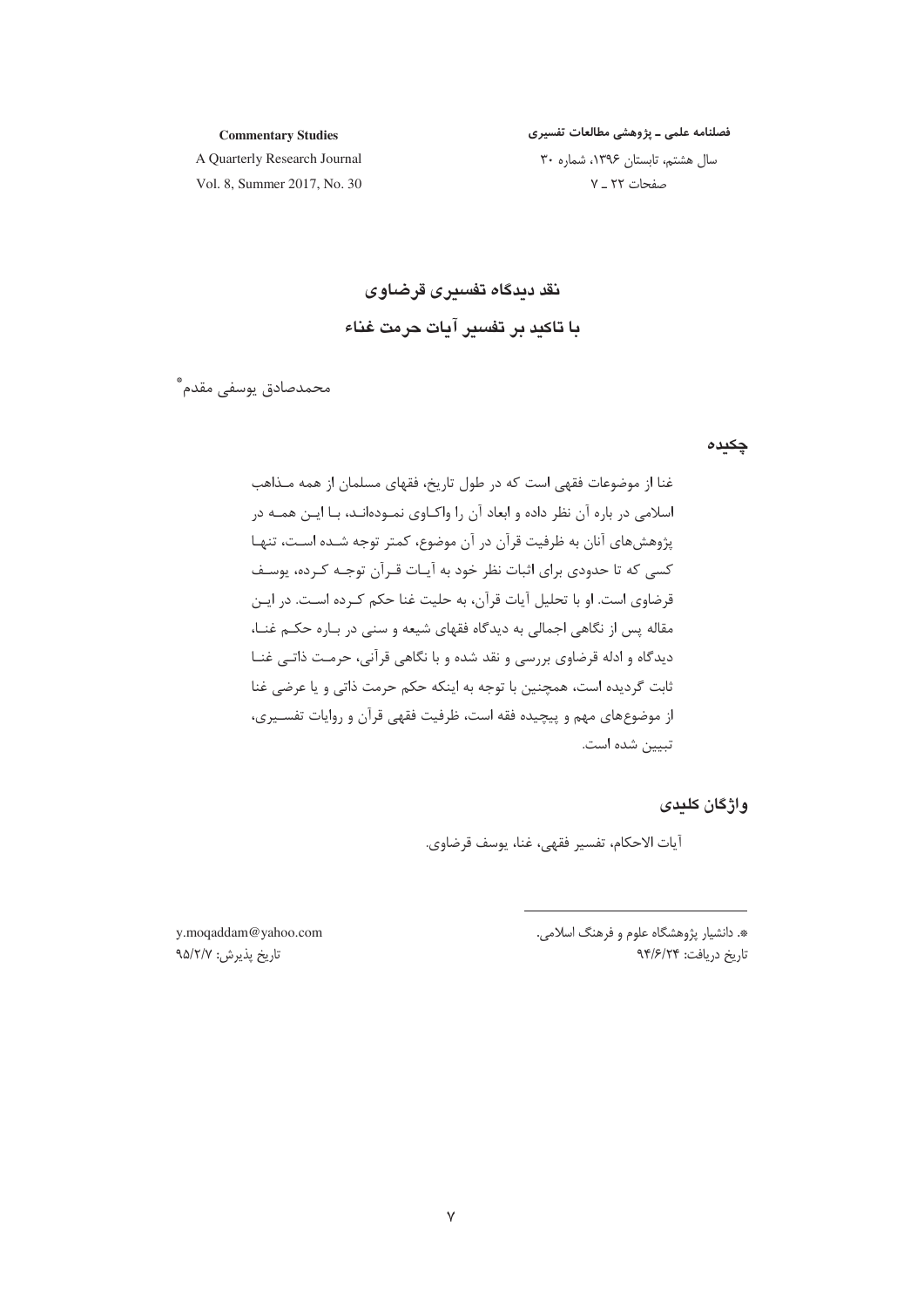#### طرح مسئله

بسیاری از فقهای شیعه (حلی، ۱۴۱۲: ۲ / ۲۶۴: شـهید ثـانی، ۱۴۱۹: ۳ / ۱۲۶؛ بحرانـی، بـی تـا: ۱۸ / ۷۱) و برخی از فقهای اهلِسنت (ازهری، بی¤: ۶۷۶؛ حصکفی، ۱۴۱۵: ۶ / ۲۵) بر این باورند که غنــا حرمــت ذاتــی دارد و اگر همراه با ابزار موسیقی یا متناسب با مجالس لهو باشد، دو حرام تحقق یافته است؛ یکی خـود غنـا و دیگری بر سبیل لهو بودن آن یا همراه بودن آن با ابزار لهو.

در مقابل، بیشتر فقهای اهل سنت غنا را حرام ذاتی نمی دانند، برخی آن را مباح (مالـک، ۱۳۲۳: ۴ / ۴۲۱)؛ عظیم آبادی، ۱۴۱۵: ۱۳ / ۱۸۶؛ قرطبی، ۱۴۰۵: ۱۴ / ۵۵) و برخبی آن را مکروه (شـافعی، ۱۴۰۳: ۶ / ۲۲۶؛ نووی، بی تا: ٢٠ / ٢٢٩) دانسته و مراد آنان از کراهت، کراهت تحریمی نیست. (ابن قدامه، ١٢ / ۴٢؛ جزیری، ۱۴۰۶: ۲ / ۴۲) چنان که ابن حزم می نویسد:

اگر کسی از شنیدن غنا برای معصیت خدا کمک بگیرد، فاسق است، چنــان *ک*ـه در هــر چیز دیگری حکم همین است اما شخصی که هدفش از شـنیدن غنـا آسـایش و نشـاط نفسانی است، تا بتواند بر طاعت خدا و انجام کار نیک قوت پیدا کند، مطیــع و نیکوکــار است. همچنین اگر کسی از شنیدن غنا قصد معصیت و یا طاعت نـدارد، کـارش لغـو و مورد عفو است، مانند کسی که با هدف رفتن به باغش از خانه خارج میشود. (ابن حـزم،  $(5 \cdot 4 \cdot 9)$ بی تا:

غزالی نیز مینویسد: «غنا ذاتا حرام نیست مگر آنکه چیز حرامی بر او عارض گردد.» وی سپس ابزاری را که سبب تحریم میشود مانند اینکه غناکننده زنی باشد که موجب فتنه و معصیت شود، یا با ابزاری که شـعار اهل شراب و مردان شباهت یافته به زنان (مخنث) است همراه و … باشد، برمهیشـمرد. (غزالـی، ۱۴۲۷: ۲ / ۱۳۷۵ \_ ۱۳۷۱) شیخ محمود شلتوت از اندیشمندان معاصر بر این باور است کـه شـنیدن غنـا و صـدای ابـزار موسیقی را نمی¤وان تحریم کرد مگر آنکه اعانت بر حرام یا وسیله ارتکاب حرام، یا آنکه موجب تـرک واجبـی گردد. (شلتوت، ۱۴۰۰: ۴۱۴)

گروهی از فقهای شیعه نیز مانند بیشتر فقهای اهل سنت بر این باورند که غنا حرمت ذاتـی نـدارد، فـیض کاشانی می نویسد:

از روايات بهدست مي آيد كه حرمت غنا و متعلقات آن مانند مزد خواننده، آمـوزش و …، مخصوص غنایی است که در زمان بنی|میه و بنیعباس متعارف بوده است، که مردان در مجلس زنان حاضر شده و آوازهـای باطـل مـیخواندنـد و از ابـزار موسـیقی اسـتفاده می کردند، اما غیر این موارد حرام نیست. (فیض کاشانی، ۱۴۱۶: ۱۷ / ۲۱۸)

محقق سبزواری نیز می نویسد: «غنایی که بر سبیل لهو و همراه با ابزار لهو و مانند آن باشد حـرام اسـت،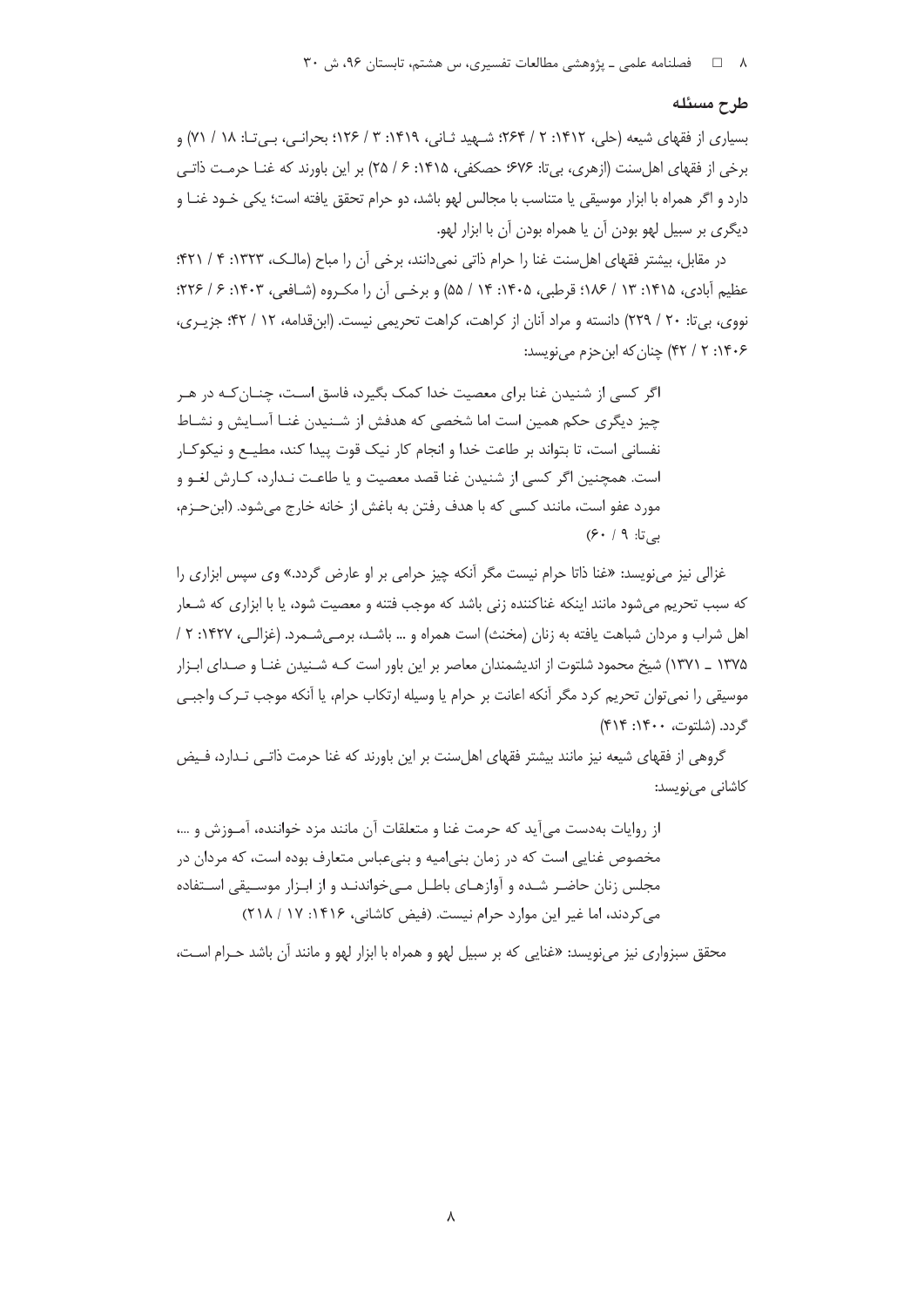در سایر موارد اگر اجماعی بر حرمت آن نباشد، اصل بر مباح بودن آن است، هرچند راه احتیاط آشکار اسـت.»  $($ ۴۳۴ / ۱ :۱۴۲۳ (ری، ۱۴۳۴)

قرضاوي از فقهاي امروز نيز تصريح ميiمايد كه تا وقتي نصى صريح و صحيح از جانب خـدا و رسـول او نیامده است، قلب انسان نسبت به حرام دانستن چیزی آرامش پیدا نمی کند و ما براساس اصل اباحه از هرگونه تكليفي بريء الذمه هستيم و غنا نيز از اين اصل مستثنا نيست. (قرضاوي، ١٣٢٢: ١٣٧)

در تمام تحقیقات یاد شده به دلالتهای قرآنی و روایات تفسیری، بسیار کم توجه شده است، تنها کسبی كه تا حدودي در موضوع غنا نظر جامعي به قرآن دارد، يوسف قرضاوي است.

این مقاله درصدد بررسی و نقد دیدگاه و ادله قرضاوی مبنی بر اباحه ذاتی غنا از منظر آیات قـرآن اسـت، تا افزون بر تبیین حکم غنا، ظرفیت قرآن را در فقه، آن هم در مهمترین موضوع آن، آشکار سازد.

## اصل اداجه مستفاد از آدات

قرضاوي بر اين باور است كه مستفاد از آيه «هُوَ الَّذِي خَلَقَ لَكُمْ ماْ فِي الْأَرْضِ جَمِيعًا»؛ (بقره / ٢٩) اصل اباحه در اشیا، و در نتیجه عدم حرمت ذاتی غنا است:

وی در مقام استدلال بر اصل اباحه میگوید: خدا اشیا را نمیآفریند تا بر انسانها حرام گرداند، آری تنها أنچه را خبيث و داراي ضرر است حرام ميكند، چنانِكه فرموده است: «وَيُحِلُّ لَهُمُ الطَّيِّباٰتِ وَيُحَرَمُ عَلَيْهمُ الْحَباٰئِثَ»؛ (اعراف / ١۵٧) بر اين اساس اگر نص صحيح و صريحي، يا اجماعي يقيني بر حرمت غنا يافت نشد، براساس اصل اباحه مستفاد از آیه، غنا بر جواز باقی میماند و نیازمند اقامه دلیل بر حلیت نخواهد بود. (قرضاوی، ۱۴۲۲: ۱۳۷) وی بر اصل اباحه در اشیاء به احادیثی مانند حدیث ذیل نیز استناد می کند. (همان): «قال رسول اللهﷺ ما احل الله في كتابه فهو حلال و ما حرم فهو حرام و ماسكت عنه فهو عفو …». (هيثمي، ٠١۴٠٨: ٧ / ٥۵؛ ابن حجر، بي تا: ٢٢٣ / ٢٢٣)

# نقد دلالت آمات بر اصل اباجه غنا

استدلال به آيه يادشده بر اصل اباحه و حليت ذاتي غنا تمام نيست؛ زيرا:

بهرغم آنكه برخي از فقهاي شيعه (حلي، ١۴١٠: ٣ / ١٠۴؛ ابن حجر، بي تا: ١٣ / ٢٢۴) و فقهاي اهل سنت (عینی، بیتا: ۵ / ۵۳؛ فوری، ۱۴۱۰: ۵ / ۳۲۴؛ سید سابق، بیتا: ۳ / ۲۸۸) اصل در اشیا را اباحه میدانند؛ برخی با زير سؤال بردن دلالت أيه «خَلَقَ لَكُمْ ماْ فِي الْأَرْضِ جَمِيعًا» (بقره / ٢٩) بر اصل اباحه، اباحه جميع اشيا را خلاف ضرورت تمام ادیان دانسته و بر این باور است که ظاهر آیه مفید آن است که آنچه در زمین وجود دارد، برای منافع بشر آفریده شده است، جز آنکه تصرف در آنها باید از طریق اسباب مشروع آن صورت پذیرد. (حائری، ۱۴۱۸: ۲۱۲)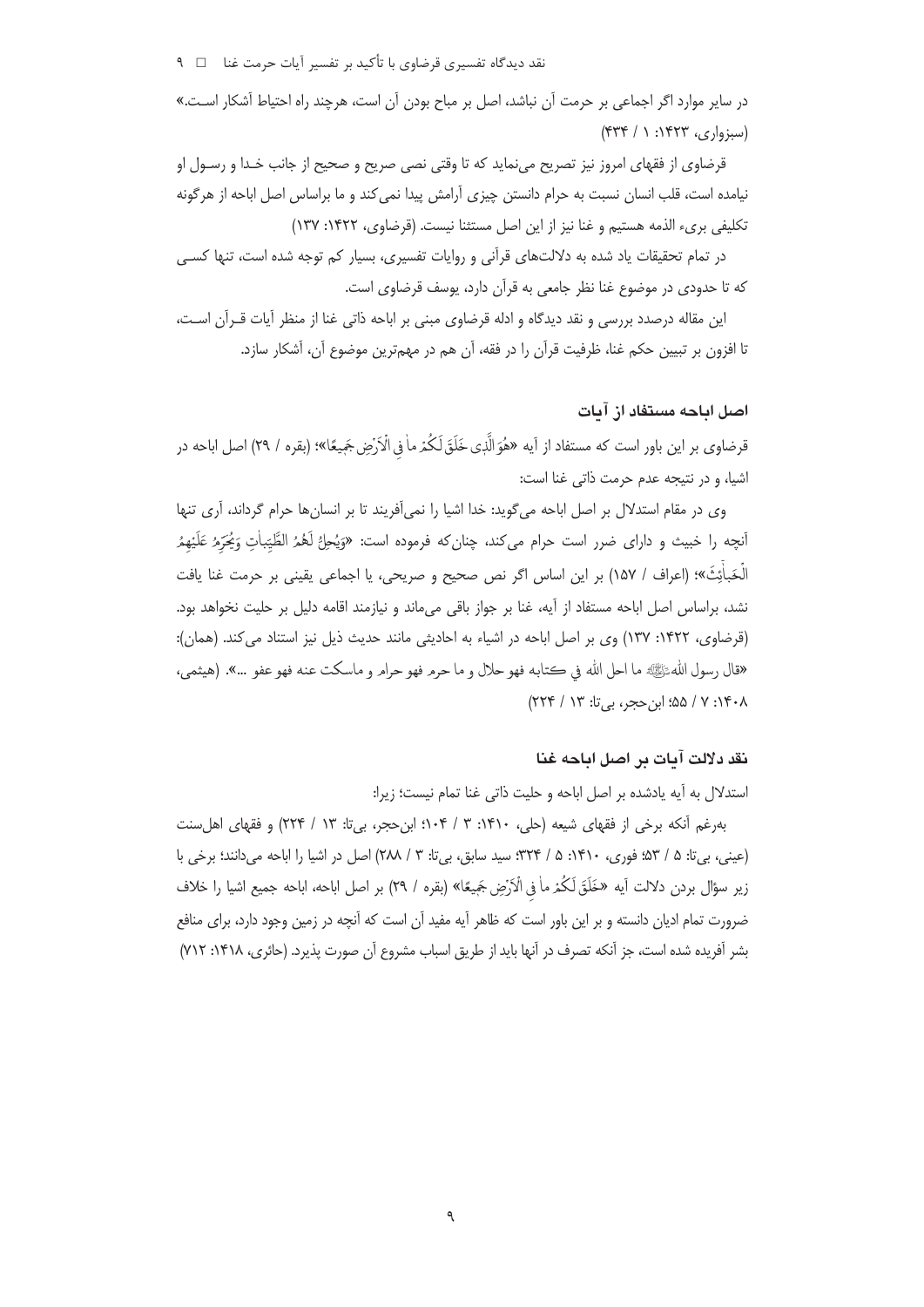۱۰ = د فصلنامه علمی ـ پژوهشی مطالعات تفسیری، س هشتم، تابستان ۹۶، ش ۳۰

در حقیقت آیه یادشده بر اصل انتفاع دلالت دارد نه اصل اباحه و باید بین آن دو تفکیک قائل شد، خدا آنچه در زمین است، مانند حیات وحش و فضای سبز، برای منفعت انسان آفریده است و این بهمعنای حلیت آنچه در حیات وحش و فضای سبز است، نخواهد بود. افزون بر آن هرچند بسیاری از مفسران براساس آیه یادشده اصل در اشیاء را اباحه دانستهاند، (کاظمی، ۱۳۶۵: ۴ / ۱۲۶، شوکانی، ۱۴۱۴: ۱ / ۷۱، کیاهراسی، ۱۴۰۵: ۱ / ۷) ولی بدون در نظر گرفتن سایر آیات نمیتوان آن اصل را پذیرفت؛ زیرا آیه یادشده به آیه «وَيُحِلُّ لَهُمُ الطَّيّباٰتِ وَيُحَرِّمُ عَلَيْهِمُ الْحَباٰثِثَ»؛ (اعراف / ١۵٧) مقيد شده و روشن مي سازد كه برخي از آنچه خدا در زمین آفریده، حلال و برخی حرام است و این مطلب تأییدی است بر لزوم تفکیک بین اصل انتفاع که مفاد آيه است با اصل اباحه كه آيه بر آن دلالت ندارد.

بسیاری اصل در اشیا را منع و حظر دانستهاند، چنان که ابی حیان اندلسی می نویسد: اشیا ملک خدا است و برای تصرف در آنها باید از او اذن گرفته شود، از اینررو برای هر موردی که اذن تصرف نداده است بـر اصـل منع و حظر باقی می،اند و ظاهر آیه یادشده آن است که در هر چیزی که دو وصف حلیت و طیب بودن جمع شود، خوردن آن مأذون خواهد بود. (اندلسي، ۱۴۲۲: ۱ / ۶۵۴) برخی دیگر با قطعی ندانسـتن اصـل اباحـه در اشیا، بر این باور است که خصوصیتی برای اصل اباحه نیست؛ زیرا ممکن است گفته شـود کـه اصـل در اشـیا حظر و منع است. (حکیم، ۱۹۷۹: ۴۷۱) در نتیجه با مبنایی که محل اختلاف است، چنان کـه بهـوتی (بهـوتی، ١۴١٨: ۶/ ٣٨٢) به آن تصريح كرده است، نمي توان حكم حليت ذاتي را براي غنا ثابت كرد.

مفاد آیه موردنظر قرضاوی مبنی بر اصل اباحه در اشیا، ناظر به حکم واقعی اشیا بهعنوان اولی، بـا فـرض نبودن ادله اجتهادی است؛<sup>\</sup> بهعبارت دیگر اصل اباحه در اشیا آن وقت کاربرد دارد که نصی شرعی، بر اثبـات حکم شرعی برای موضوع موردنظر اقامه نشود، حال اگر دلیل اجتهادی حکمی شرعی برای موضـوعی ثابـت کند، دیگر جای تمسک به اصل اباحه نیست.

اکنون با توجه به اینکه بسیاری از آیات قرآن و روایات تفسیری بر حرمت غنا دلالت دارد، کسی نمی تواند به اصل اباحه در اشیا برای موضوع غنا تمسک کند. بر این اساس حدیث موردنظر قرضاوی نیز حکــم اشــیا را بهصورت مطلق بر اباحه قرار نداده است، بلکه پس از تبیین و اجتهاد و پأس از دستیابی به حکم اشـیا، حکــم اباحه را براي آنها ثابت دانسته است. افزون بر آن اگر ظاهر حديث يادشده يذيرفته شـود، لازمـهاش تعطيلـي مطلق باب اجتهاد است؛ زيرا اكتفا به أنچه خدا بهعنوان حلال و حرام فرموده و نيز أنچه را كـه ظـاهر قــرأن کریم حکمی برای آن بیان نکرده است، اگر حلال و یا مباح باشد، دیگر نیازی به اجتهـاد بـرای تبیـین حکـم حوادث واقعه نيست.

١. ميان فقها و اصولي ها دو اصطلاح ادله اجتهادي و ادله فقاهتي وجود دارد، مراد آنان از ادله اجتهادي اماره است، چنان كه از ادله فقاهتی اصول عملیه را اراده کردهاند.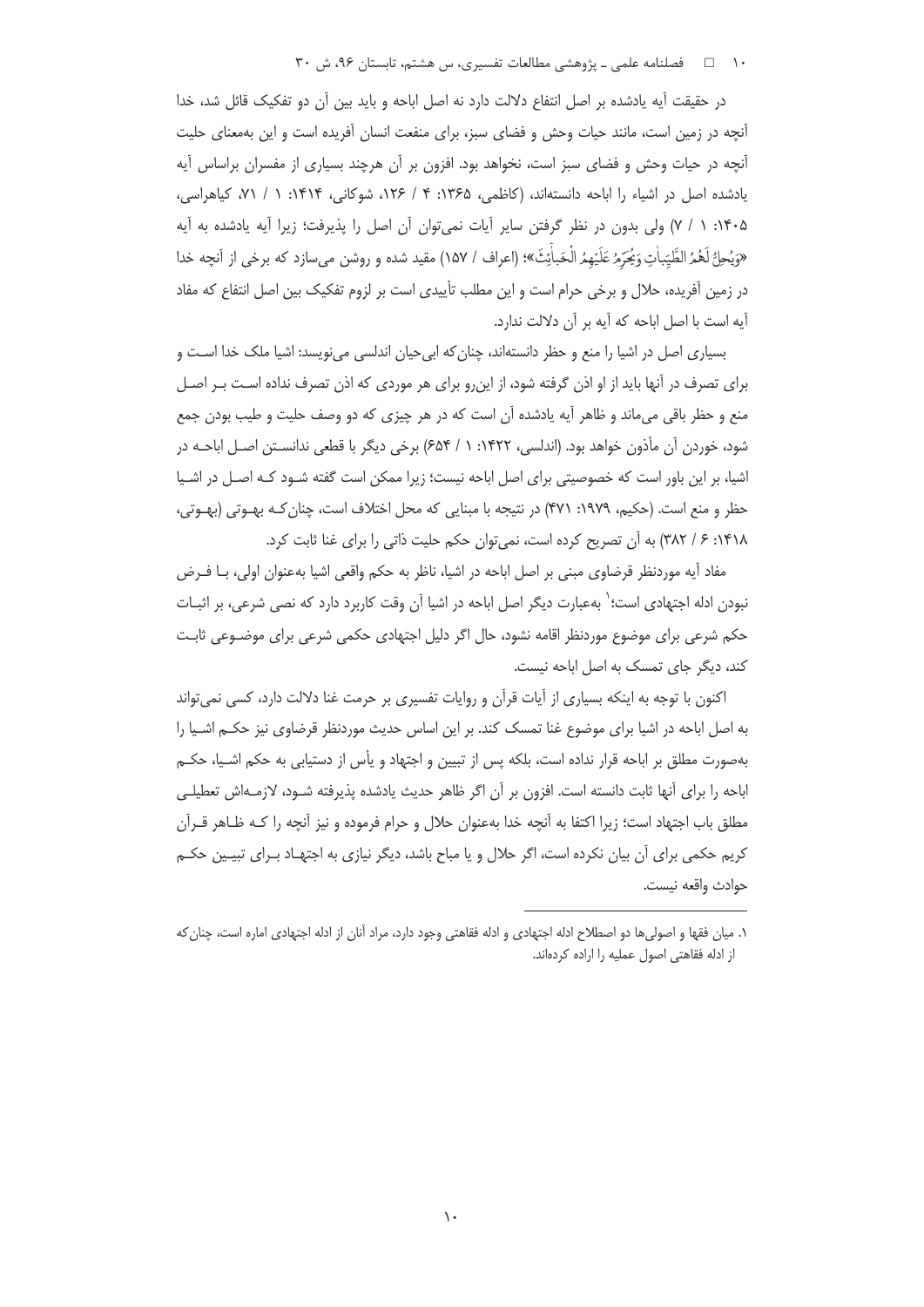#### غنا از مصادىق طىبات

برخي با استدلال به آيه «وَيُحِلُّ لَعُمُ الطَّيِّباٰتِ وَيُحَرِّمُ عَلَيْهِمُ الْحَباٰئِثَ ...»؛ (اعراف / ١۵٧) بر اين باورند طيبات جمع محلی به لام و بهمعنای اشیاء لذتآور، و مفید آن است که خدا همه اشیاء لذتآور را حلال کرده است و چون غنا لذت[ور است یکی از مصادیق طیبات و حلال خواهد بود. شوکانی می نویسد:

طیبات جمع محلی به لام شامل هر طیبی میشـود، از ایـن, و هرچنـد متبـاد, از لفـظ طیب (در اکثر موارد و در وقت نبود قرینه) شیء لذتآور است، ولی در مفهـوم طــاهر و حلال نیز کاربرد دارد. بنابراین وقتی طیبات اطلاق می شود همه مصـادیق مفـاهیم سـه گانه یادشده ۱٫ (شیء لذتآور، طاهر و حلال) ۱٫ در بر مبی گیبرد و اگیر کوتـاه بیـاییم از شمول طیبات نسبت به طاهر و حلال، بدون شـک شـیء لـذتآور را شـامل مـی شـود. (شوكانى، ١٩٧٣: ٢٧٠/ ٢٧٠)

یوسف قرضاوی می;نویسد: اباحه طیبات در آیه، در مقام ستایش رسالت نبوی و از باب رحمت، فضـل الهـی و براساس تخفیف، تسهیل و توسعه بر مردم است. وی می¢وید: افزون بر آیه یاد شده آیات دیگری نیـز هسـت (اعراف / ٣٢؛ مائده / ٨٧) كه طبيات را مباح دانسته است. (قرضاوي، ١٤٢٢: ٨٥ ـ ٨۴)

## نقد استدلال به آبه بادشده

استدلال به آیاتی که در آنها واژه طیبات به کار رفته است برای اثبات طیب بودن غنا درست نیست؛ زیرا:

١. نمي توان طيب در آيات قرآن را تنها بهمعناي شيء لذت[ور دانست و براساس آن حكم به اباحـه تمـام اشيا ازجمله غنا نمود، به جهت آنكه:

الف) بسیاری از فقیهان و اندیشمندان شیعه و سنی بر این باورند که طیب در قرآن به چند معنـا ازجملـه، شيء لذتآور، آنچه شارع حلال كرده است، چيزي كه پاک و پاککننده است و آنچه نفس و بـدن انسـان را اذیت نمی کند، آمده است. (طوسی، بی تا: ۲ / ۷۱؛ طبرسی، ۱۴۱۵: ۱ / ۴۶۴)

ب) در برخی آیات طیب نمی تواند بهمعنای شیء لذتآور باشد، چنـان *ک*ـه طیـب در آیـه «فتیمموا صـعیدا طیبا» (نساء / ۴۳؛ مائده / ۶) براساس دیدگاه فقهای شیعه و سنی (مفیـد، ۱۴۱۰: ۵۹؛ طوسـی، ۱۴۱۸: ۱ / ۲۱۵؛ شافعی، ۱۴۰۳: ۱ / ۶۶؛ انصاری، ۱۴۱۸: ۱ / ۴۴؛ شربینی، ۱۳۷۷: ۱ / ۸۷) به معنـای چیـزی اسـت کـه شارع آن را پاک و پاککننده دانسته است، مانند خاک که از مصادیق طیب بوده و در شرایط خاص پاککننده است و بهطور قطع لذتآور نيست.

ج) همچنين نهي و تعليل در جمله «وَلاٰ تَعْتَدُوٓا انَّ اللهَ لاٰ يُحبُّ الْمُعْتَدِينَ» ذيل آيه ٨٧ سوره مائده مربوط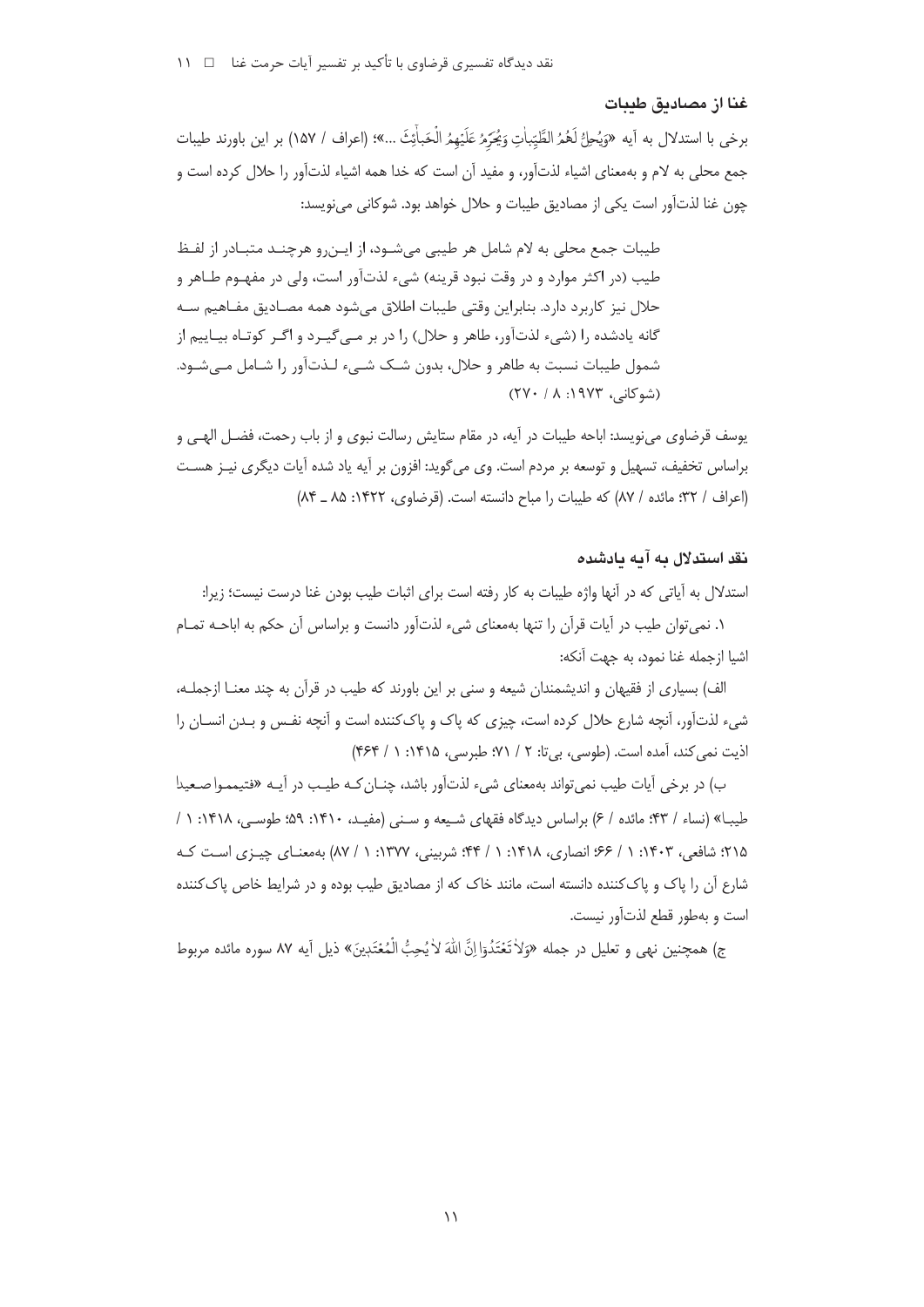۱۲ = 1 فصلنامه علمی ـ پژوهشی مطالعات تفسیری، س هشتم، تابستان ۹۶، ش ۳۰

به چگونگی حلیت طیبات، ٰ بیانگر آن است که حکم به حلال یا حرام بودن هر چیزی باید به حجتی الهی مستند باشد؛ یعنی چنان که نباید بدون دلیل چیزی را حرام دانست، حکم به حلیت هر چیزی نیز بدون دلیل حایز نیست.

۲. همچنین ادعای اینکه طیب در آیه ۱۵۷ سوره اعراف بهمعنای هر شیء لذتبخش است و بـر مبـاح بودن غنا دلالت دارد، نیز ناتمام است؛ زیرا:

اولاً هرچند بسیاری طیب را در آیه یاد شده بهمعنای شیء لذتآور دانستهاند؛ برخی دیگر آن را بـهمعنــای چیزی که شارع مباح بودن آن را امضاء کرده است، دانستهاند (طبری، ۱۴۱۵: ۶/ ۱۱۹) و بسیاری آن را یک احتمال معنایی در کنار سایر احتمال ها نقل کردهاند. (ابن عربی، بی تا: ۲ / ۳۲؛ طوسی، بـی تـا: ۱ / ۲۶۰ و ۳ / ۴۴۳؛ راوندی، ۱۴۰۵: ۲ / ۲۶۱) بر این اساس در طیب بودن غنا شک پدید می آید؛ زیرا احتمـال مـی رود کـه شارع طيب بودن آن را امضا نكرده باشد و نصوص حرمت غنا هرچند مورد انكار واقع شود، احتمال يادشـده را تقویت می کند، از این٫و تمسک به عموم طیبات برای جواز غنا از مصادیق بارز تمسـک بـه عمـوم در شـبهه مصداقیه برای عام است و چنین حکمی اعتبار شرعی ندارد.

ثانياً به فرض آنكه طيبات در آيه يادشده تنها بهمعناي شيء لذتآور باشد، عمـوم آن بـه آيـات و روايـات تفسیری که بر حرمت غنا دلالت دارد، تقیید شده است و در صورت شک در تقیید و تخصیص، به ایـن دلیـل كه آن ادله بهصورت قطعي بر حرمت غنا دلالت ندارد، مورد شبهه مصداقيه براي مخصص پيش مي آيـد كـه در این صورت نیز نمی توان به عموم طیبات برای جواز غنا استدلال کرد؛ زیرا ظهـور دلیـل مخصـص (آیـات بهويژه روايات تفسيري) بر حرمت غنا به نص است و ظهور عموم طيبات بر جواز غنا به اصالة العمـوم اسـت. بديهي است تمسك به اصالة العموم متوقف است بر احراز عدم شمول دليل مخصص نسبت به مورد شـبهه و کسی نمی تواند احراز کند که غنا بهطور قطع مشمول آیات و روایات منـع نمـی گـردد. بـر ایـن اسـاس دیگـر نمی توان به عموم طیبات برای حلیت غنا استدلال کرد.

# برترى استماع خطبهها بر استماع غنا

قرضاوي براي حليت ذاتي غنا به اين آيه «وَإداْ رَاَوْا تِجاْرَةً اَوْلَهْوًا انْفَضّْوَا اِلَيْهاْ وَتَرَكُوكَ قأنِمًا قُلْ ماعِنْدَ اللهِ خَيْرُ مِنَ اللَّهْووَمِنَ التِّجاْرَةِ وَاللَّهُ خَيْرُ الرّازقينَ»؛ (جمعه / ١١) ٢ استدلال كرده و ميiويسد:

١. بأَاتَٰهَا الَّذميَ ءاٰمَنُوا لاٰ تُحَرِّمُوا طَيِّباٰت مآْ اَحَلَّ اللّٰهُ لَكُدْ وَلاٰ تَعْتَدُوٓا ﷺ إِنَّ اللّٰهَ لاٰ يُحِبُّ الْمُعْتَـٰڊينَ؛ اي كساني كه ايمـان آورده ايـد! چیزهای پاک [نیکو] را که خدا برای شما حلال کرده است، ممنـوع نسـازید و [از حـدّ] تجـاوز ننماییـد؛ [چـرا] کـه خـدا متجاوزان را دوست نمی دارد.

٢. در روايات فريقين آمده است كه كارواني تجارتي، روز جمعه وارد مدينه شد و پيـامبرﷺ در حـال خطبـه خوانـدن بـود، عدهای بهوسیله طبل و دف ورود کاروان تجاری را اعلام کردند، اهل مسجد پیامبرﷺ را در حال خطبه خوانـدن رهـا و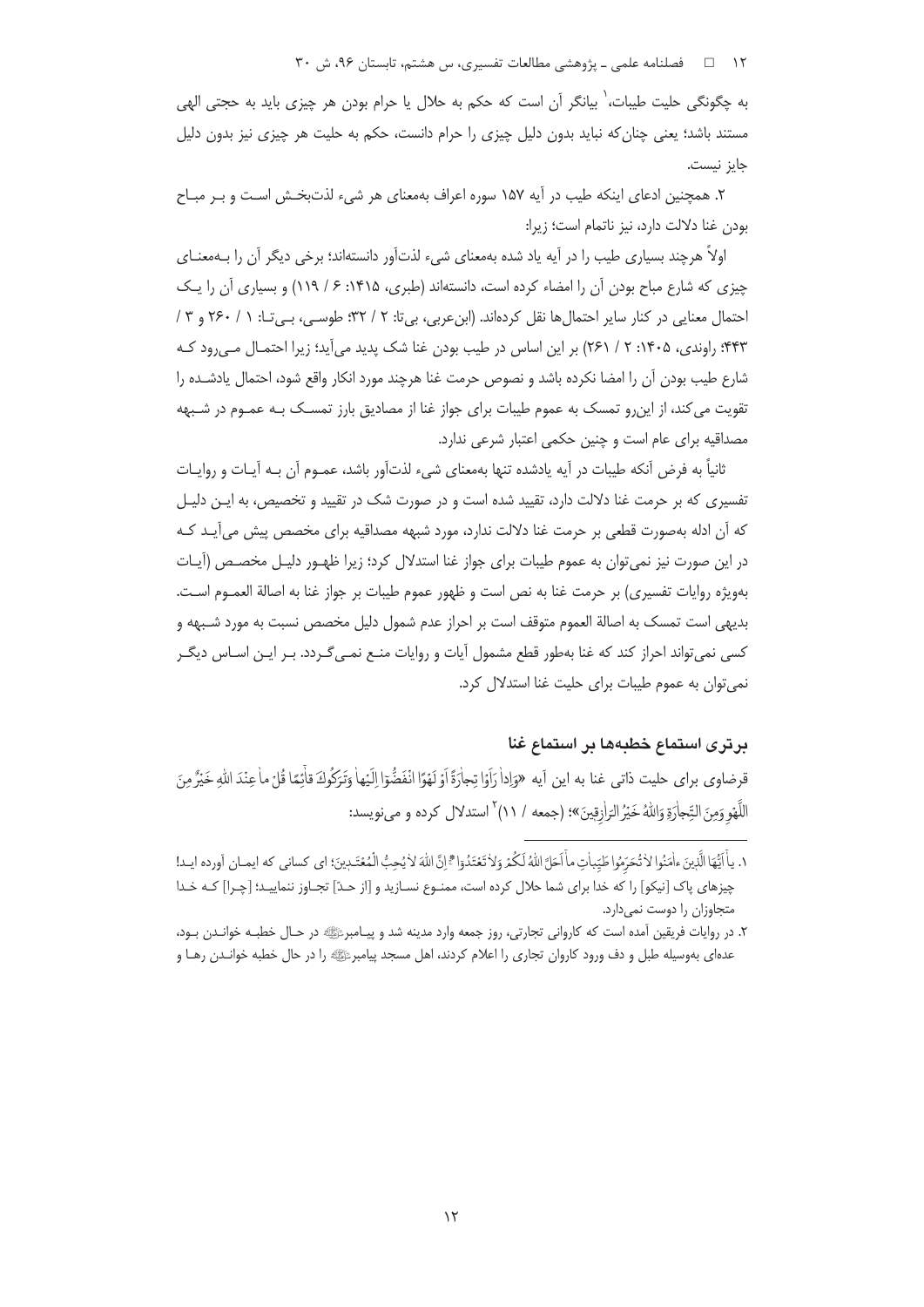نقد دیدگاه تفسیری قرضاوی با تأکید بر تفسیر آیات حرمت غنا □ ١٣

بهرغم خطای مسلمانان در پراکنده شدن از اطراف پیامبرﷺ و ترک نماز جمعه، قرآن رفتار آنان را نه با شدت، که با رفق و مدارا مورد انکار قرار داده است. افزون بر آن جمله «قل ما عند الله خير من اللهو و من التجارة»، بيانگر تحريم غنا نيست، بلكه بر مفاضله بين دو اجر و برتری استماع خطبهها بر لهو و تجارت دلالت دارد. نیز قرآن کریم بر قبح پراکنده شدن از اطراف پیامبرﷺ بیشتر تمرکز دارد تا قبح لهو و تجارت، دلالت الفاظ آیه موردنظر بر ادعای یادشده آشکار است.

وي با اعتقاد به اينكه لهو در آيه بهمعناي غنا است، همرديف شـدن آن را بـا تجـارت، دليـل حليـت غنـا دانسته است، بر این اساس وی چنین شرح داده است:

اگر لهو در آیه که بهمعنای غنا است، حرام باشد، هیچگاه در سیاق واحدی بر تجارت عطف نمی گردید «تِجرَةَ أُو لَهوًا» و يا تجارت بر لهو عطف نمي5رديد «مِنَ اللهو ومِنَ التِجرَةِ.» حال براساس اينكه نص و اجماع بر مشروعيت قطعي تجارت بلكه استحباب آن دلالت دارد، غنا نيز بايد مشروع باشد؛ زيرا معطوف، محكوم به حكم معطوف عليه است. وي اضافه مي كند: چگونه احتمال مي رود كه از نظر اسلام غنا حرام باشد، ولي آنگاه که غنا کنندگان از کنار مسجد مرور میکنند و خدا مردم را به دلیل پراکنده شدن از نماز، برای شنیدن غنا سرزنش می کند، هیچ آیهای را در تحریم غنا نازل نکند و از پیامبرﷺ نیز هیچ سنتی در حرمت غنا بر جای  $(A\Delta - \lambda^2 : 1$  نماند؟ (قرضاوي، ١۴٢٢: ٨۶ ـ ٨٥)

#### نقد استدلال یاد شده

ادعای نامبرده مبنی بر انکار به شیوه رفق و مدارا، صحیح نیست؛ زیرا سیاق آیه و التفات از خطاب «فانتشروا» به غيبت «و اذا رأوا تجارة …» بيانگر آن است كه قبح عمل ترك كنندگان نماز جمعه تا آنجاست که ارزش آن را نداشتهاند مخاطب خدا قرار گیرند. (طباطبایی، ۱۴۱۷: ۱۹ / ۳۷۵) از برخی روایات ذیل آیه که در متون فقهی تفسیری اهل سنت (سمرقندی، بی تا: ٣ / ۴۲۷؛ جصاص، ١۴١۵: ٣ / ۶۰۳؛ رازی، ١۴١٣: ٣ / ١١؛ ابو زمنين، ١٤٢٣: ٤ / ٣٩٢) آمده استفاده مي گردد، زشتي عمل آنها در حدي بوده است كه اگر همه اهل مسجد نماز جمعه را رها مي كردند، تمام منطقه را آتش فرا مي5رفت. «والذي نفس محمد بيده، لو اتبع آخركمر اولكم لالتهب الوادي نارا». شبيه اين حديث در متون حديثي شيعه نيز أمده است. (احسائي، ١۴٠٣: ٢ / ۵۷؛ راوندی، ۱۴۰۵: ۱ / ۱۳۸؛ طبرسی، ۱۴۱۵: ۱۰ / ۱۲) ادعای اینکه آیه در مقام مفاضله است نیز صحیح نیست؛ زیرا با توجه به اینکه تجارت و لهو در وقت نماز هیچگونه خیری ندارد کلمه «خیر» در آیه بهمعنای افعل

بهسوی آن کاروان پراکنده شدند و تنها دوازده نفر در مسجد باقی ماندند. (طباطبایی، ۱۴۱۷: ۱۹ / ۲۷۱: شوکانی، ۱۹۷۳: ٣ / ٣۴٢: قرضاوي، ١۴٢٢: ٨۵)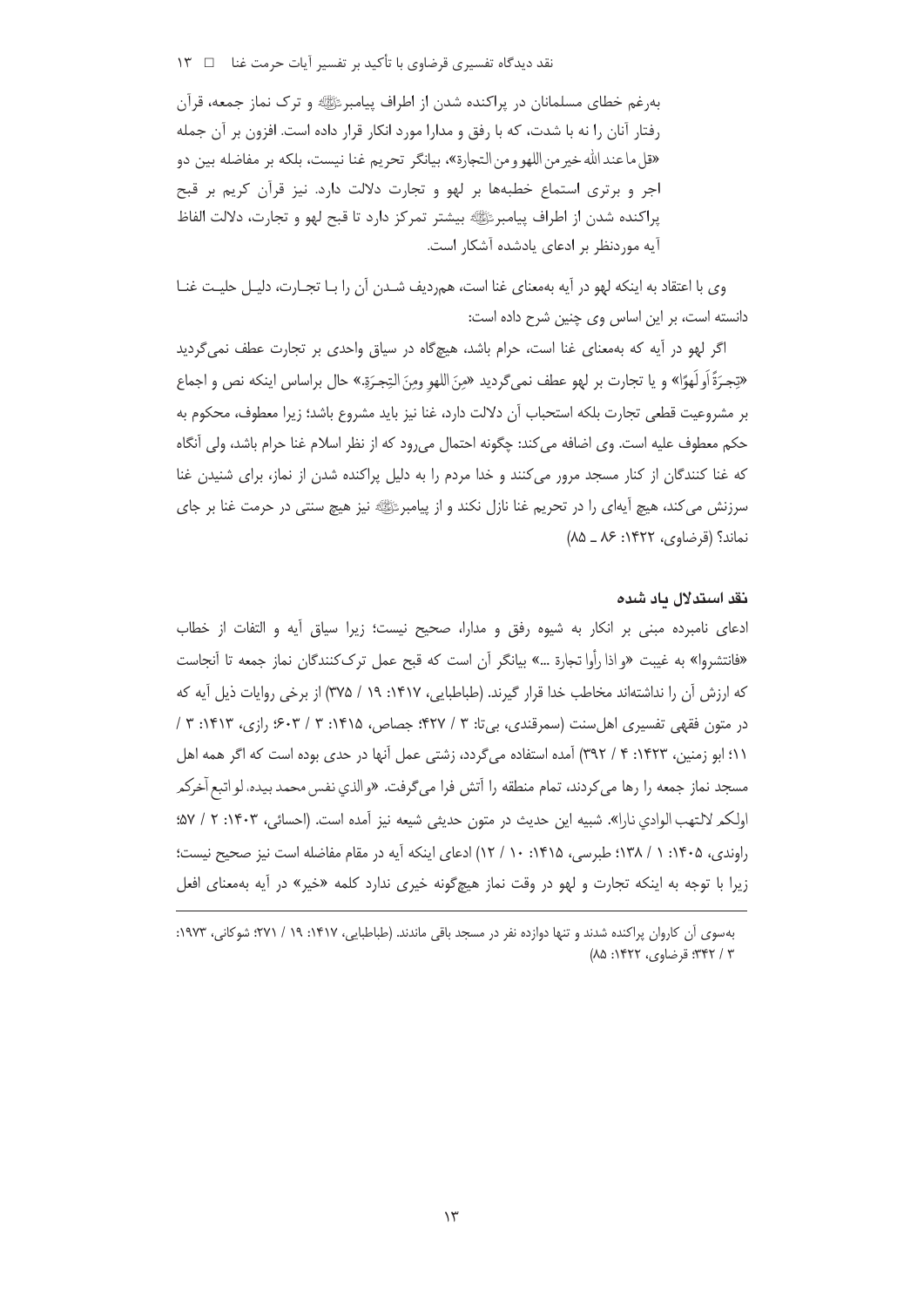۱۴ ه ه اسلام علمي ـ پژوهشي مطالعات تفسيري، س هشتم، تابستان ۹۶، ش ۳۰

وصفی است (طباطبایی، ۱۴۱۷: ۳ / ۱۳۳) و در قرآن کریم کلمه «خیر» در معنای وصفی آن فراوان بهکار رفته است. مانند: «فان تبتم فهو خير لكم» (توبه / ٢) «و ما تفعلوا من خير يعلمه الله» (بقره / ١٩٧) «و ما تفعلوا من خیر فان الله به علیم.» (بقره / ۲۱۵) افزون بر آن، براساس دیدگاه بسیاری (بیضاوی، بیتا: ۵ / ۳۴۰؛ ابو السعود، بي تا: ٨ / ٢٥٠؛ طباطبايي، ١٤١٧: ١٩ / ٢٧۵) آيه در مقام بيان توهم خير در لهو و تجارت است و میان أن دو مفاضله حقیقی برقرار نیست. بر همین اساس برخی مانند ألوسی (بیتا: ۲۸ / ۱۰۶) از حکم به حلیت غنا و لهو، براساس زعم و توهم «خیر» در آن، اظهار شگفتی کرده است. همچنین ادعای نامبرده مبنی بر اینکه قرآن کریم بر قبح پراکنده شدن از اطراف پیامبرﷺ تمرکز دارد، نیازمند اصلاح است؛ زیرا این تقبیح به جهت آن است که پیامبرﷺ در حال ایراد خطبههای نماز جمعه بوده است و براساس دیدگاه بسیاری از فقهای اهل سنت (طبری، ۱۴۱۵: ۵ / ۲۲۱؛ قرطبی، ۱۴۰۵: ۷ / ۳۵۳) گوش دادن به خطبههای نماز جمعه و براساس ديدگاه برخي انصات (آلوسي، بي¤: ٩ / ١۵٣) واجب است و برخي وجوب هر دو را مورد اتفاق و اجماع دانسته است (حطاب، ۱۴۱۶: ۲ / ۵۴۹) بسیاری از فقهای شیعه نیز استماع خطبهها را واجب دانستهاند. (حلی، ۱۴۱۲: ۱ / ۳۲۷؛ شهید ثانی، ۱۴۱۹: ۱ / ۲۴۳؛ کرکی، ۱۴۰۸: ۲ / ۴۰۱) در حقیقت قرآن عمل مسلمانان را به جهت پراکنده شدن از اطراف پیامبرﷺ و نیز ترک شنیدن خطبههای نماز جمعه تقبیح کرده است.

نيز اين ادعا كه لهو در آيه بهمعناي غنا بوده و همرديف شدن آن با تجارت دليل حليت غنا است. صحيح نیست؛ زیرا غنا مربوط است به صدای انسان (یوسفی مقدم، ۱۳۹۱: ۵۷ \_ ۵۶) و از شأن نزول آیه یادشده نیـز استفاده می شود که مراد از لهو در این آیه تنهـا ابـزار موسـیقی اسـت. (طبـری، ۱۴۱۵: ۲۸ / ۱۳۴؛ جصـاص، ۱۴۱۵: ۰٫۴ / ۶۰۱؛ سمعانی، ۱۴۱۸: ۵ / ۴۳۶) افـزون بـر آن، غنـا آنگــاه تحقـق مـیLیابـد کـه سـبب خفـت و سبکسری در انسان شود و انکار قرآن از لهو در آیه برای آن نیست که موضوع غنا تحقق یافته اسـت، بلکـه از آن جهت است که موجب هتک حرمت جایگاه نبوی و ترک استماع خطبههای نماز جمعه شـده اسـت. بـر فرض آنکه لهو در آیه بهمعنای غنا باشد، عطف لهو بر تجارت و یـا تجـارت بـر لهـو، دلیـل مشـروعیت غنـا نمی گردد؛ زیرا براساس نـص آیـه «وذَرُوا البَيـعَ» (جمعـه / ۹) و روایـات، (عـاملي، ۱۴۱۴: ۷ / ۴۰۷؛ بخـاري، ۰۱۴۰۱ ( / ۲۱۸) تجارت در حال نماز جمعه مورد نهی و غیر مطلوب است و از ایـن حیـث تفـاوتی بـا غنـای محرم ندارد، چنان که بسیاری از فقهای شیعه افزون بر حرمت معامله در وقت نماز جمعه، معتقد بـه فسـاد آن نیز شدهاند (طوسی، ۱۴۱۸: ۱ / ۲۹۶) و بسیاری از فقهای اهلسنت قائل به حرمت و نامطلوب بـودن معاملـه در وقت بریایی نماز جمعه هستند. (شافعی، ۱۴۰۳: ۱ / ۲۲۴؛ نووی، بی تا: ۰ / ۵۰۰، انصاری، ۱۴۱۸: ۱ / ۱۳۸)

## انصراف روايات نهى از غنا به غناي اهل فسق

برخی مانند فیض کاشانی، (فیض کاشـانی، ۱۴۱۶: ۱ / ۷۲) محقـق سـبزواری، (سـبزواری، ۱۴۲۳: ۱ / ۴۳۳\_ ۴۳۳)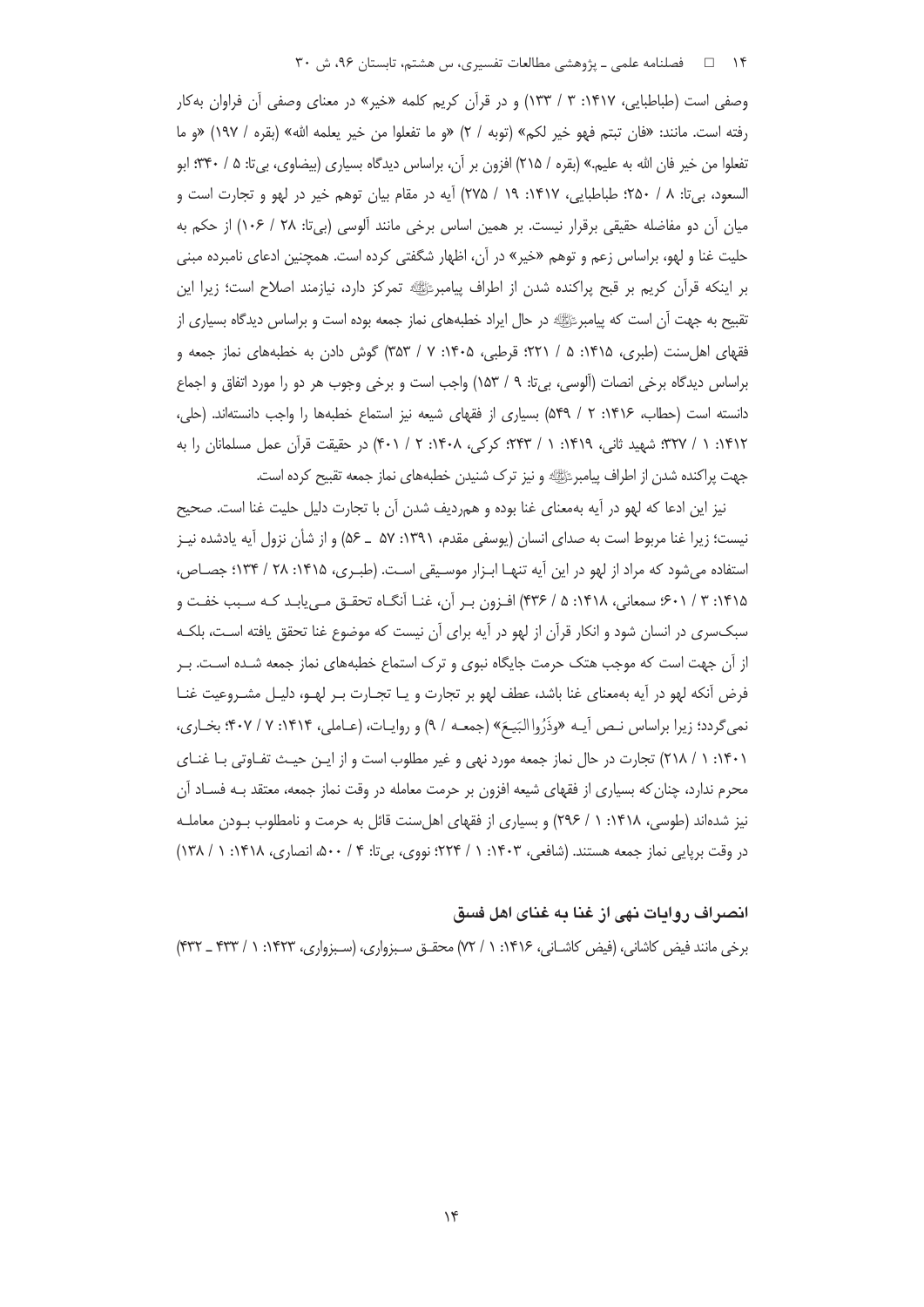نقد دیدگاه تفسیری قرضاوی با تأکید بر تفسیر آیات حرمت غنا ⊥ ⊥ ۱۵

بوالحسن شعراني (معرفت، ۱۴۱۴: ۵ / ۱۸۸ به نقل از: کاشاني، ۱۴۳۰: ۳ / ۳۸ \_ ۳۶) بر اين باورند که روايات نهی از غنا به غنای اهل فسق و مرتکبان کبیره و فحشاء، انصراف دارد، آن چنان که در زمان خلفای بنی|میـه و بنیءباس متعارف بود و زنان با داخل شدن در مجالس گناه مردان، به غنا میپرداختهاند. محقـق سـبزواری م إفزايد: عموم و اطلاقي كه بر نهي از غنا دلالت كند وجود ندارد و نصوص نهي از غنا از اول متوجـه مـورد خاص است. مطابق دیدگاه وی، مفرد معرف به لام «الغنا» براساس قواعد لغوی، آنگاه بـر عمـوم و اســتغراق دلالت دارد که قرینه بر اراده خاص نباشد و روایات نهی از غنا در زمانی صادر شده اسـت کـه غنـای شـایع، غنـای لمهوی بوده است؛ یعنی کنیزان با غنا نمودن در مجالس فسق و فجور و مختلط از زن و مرد به کارهای لهو و سـخن گفتن به باطل مبادرت می کردهاند، از این,و حمل مفرد معرف به لام «الغنا» بر فرد شایع زمـان صـدور روایـات، امـر بعیدی نیست. وی به روایت عبدالله بن سنان بهعنوان تأیید دیدگاه خود نگاه کرده و میگوید: در این روایت منشــاً و دلیل حرمت غنا لحنهای اهل فسق دانسته شده است و اگر کسی قرآن را با صدایی غنایی کـه ماننـد غنـای اهــل فسق نباشد قرائت کند اشکالی ندارد. (سبزواری، ۱۴۲۳: ۱ / ۴۳۳ ـ ۴۳۲) نامبردگان براساس آنچه بیان شـد بـر ایـن باورند که غنا حرمت ذاتی نداشته و حرمت متعلق به مقارنات و ملابسات غنا است.

## **نقد دیدگاه انصراف روایات**

این ادعا از چند جهت دارای اشکال است.

همراه بودن غنا با مفاسد و ملاهی و یا شایع بودن آن در مجالس اهل فسق و فحشا، سبب تقیید مفهـوم غنا به مقارنات و نفی شمول افراد دیگر و انصراف به غنای خاص نمیشود. شـیوع و مقارنـت أنگــاه عنــوان و طبیعت را مقید می کند که در حد قرینه محفوف بهعنوان و طبیعت باشد و وجود غنـا در مجـالس سـلاطین و سایر فاسقان، بهگونهای نیست که هرگاه غنا اطلاق شود، غنای همراه با فساد به ذهن تبادر کند، بهویژه آنکه براساس ادعای یادشده، مقارنات مفهوم و عنوان را مقید می کند، نه مصادیق غنا را. (امام خمینـی، ۱۴۱۰: ۱ / ۲۰۹ \_ ۲۰۷) افزون بر آن حمل روايات نهى از غنا به غناي متعارف در زمان بني اميـه و بنـي عبـاس صـحيح نیست؛ زیرا بسیاری از روایات مانند روایات تفسیری بر حرمت مطلق غنـا دلالـت دارد و چنـان کـه بیـان شـد طلاق أنها بهگونهای است که قابلیت تقیید ندارد، چنان که یونس بن یعقوب میگوید:

سألت ابا عبدالله الله عن الغنا و قلت انهم يزعمون ان رسول الله عَلِيَّةِ رخّص في ان يقال: «جئناكم حيّونا حيونا» ( «فقال: كذبوا ان الله عزوجل يقول: «و ما خلقنا السماء و الارض و ما بينهما لاعبين

١. این عبارت بخشی از شعری است که کنیزان انصار به صورت غنایی میخواندهاند (خویی، بـیتا: ١ / ۴۸۹) برخـی نقــل کردهاند که آنان این شعر را در حضور پیامبرﷺ خواندهاند (عینی، بیتا: ۲۰ / ۱۳۶) برخی دیگر در نقل خود، خوانــدن آن شعر را به پیامبرﷺ نسبت دادهاند. (ابن قدامه، بیتا: ۸ / ۱۲۰) مقصود أن است کــه پیــامبرﷺ اجـازه داده اســت شــعر بادشده به صورت غنایی خوانده شود.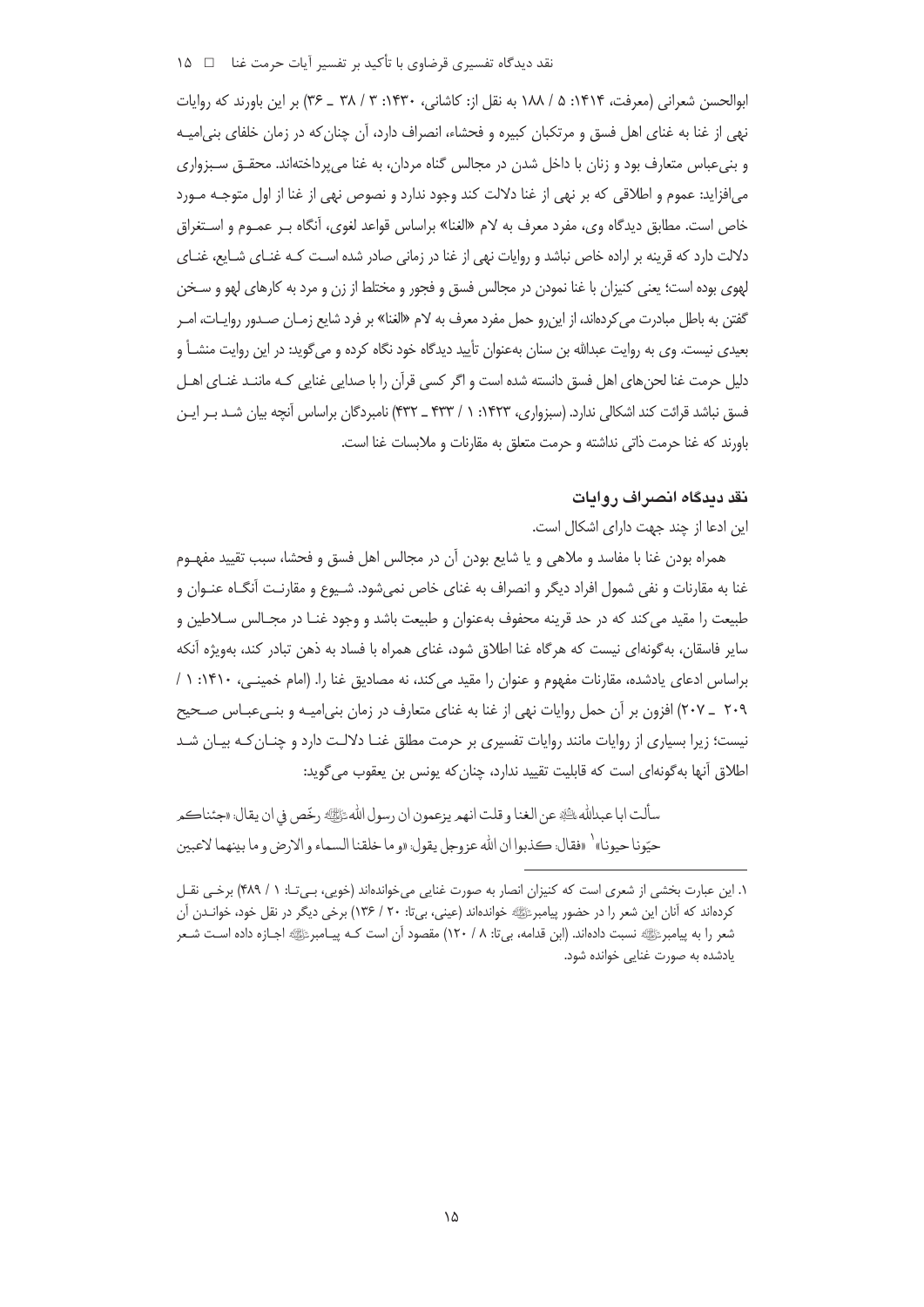## ۱۶ هـ فصلنامه علمي ـ پژوهشي مطالعات تفسيري، س هشتم، تابستان ۹۶، ش ۳۰

لواردنا ان نتخذ لهوا لاتخذناه من لدنا انا كنا فاعلين بل نقذف بالحق على الباطل فيدمغه فاذا هو زاهق و لكمر الويل مما تصفون» (انبياء / ١٨-١٤) ثمر قال: ويل لفلان مما يصف، رجل لمر يحضر المجلس.» (كليني، ١٣۶٣: ٢٣٣/٢) از امام صادقﷺ درباره غنا پرسیدم و گفتم: آنان گمان میکننـد کـه رسـول خـداﷺ اجازه داده است که گفته شود: «آمدیم بهسوی شما، پس با تحیت و اکرام با ما برخـورد كنيد تا ما نيز چنين كنيم»، پس امامﷺ فرمود: دروغ مي گويند؛ زيـرا خـداي عزوجـل میفرماید: «و آسمان و زمین و آنچه را در میان آنها است به بازیچـه نیافریـدهایـم. اگـر می خواستیم بازیچهای بگیریم، قطعاً آن را از پیش خود اختیار می کـردیم، (آنچنــان کــه شایسته ما بود) بلکه حق را بر باطل فـرو مـی|فکنــیم، پــس آن را در هــم مــی شـکند و بے،درنگ باطل نابود می گردد و وای بر شما از وصفی که می *ک*نید.» سپس فرمود: وای بر فلاني از آنچه وصف مي كند [و به پيامبرﷺ] نسبت مي دهد مخاطب امام ﷺ كسي بود که در مجلس حضور نداشت.

این روایت از نظر سند بدون اشکال و موثقه است. (امام خمینی، ۱۴۱۰: ۱ / ۲۰۸) و بر حرمت مطلق غنا دلالت دارد، اعم از أنكه در كلام حق باشد يا در كلام باطل و لهوى؛ زيرا چنان كه شيخ انصارى (انصارى، ۱۴۱۵: ۱ / ۲۸۸) و سید خوانساری (خوانساری، ۱۴۰۵: ۳ / ۱۷) گفتهاند: عبارتی که از پیامبرﷺ نقل شده است عبارتي نيست كه لهو و باطل باشد (جئناڪم حيونا حيونا نحييكم)، بلكه عبارت شريف (امام خميني، ۱۴۱۰: ۱ / ۲۱۳) و بیانگر تحیت و اکرام است (خویی، بی تا: ۱ / ۳۱۲) و انکار شدید امام الله تنها به جهت نفس غنا نمودن است، نه مقارن بودن آن با لهو و باطل، بهعبارت دیگر انکار و حرمت متوجه کیفیت تکلم است که حالت غنايي پيدا مي کند، نه عبارت (جئناڪم حيونا ...) که عبارتي شريف و بيانگر اکرام است. نيز روايت عبدالله بن سنان افزون بر آنكه از نظر سند به دليل وجود ابراهيم احمر، داراي اشكال است. (خويي، بی تا: ١ / ۴٨٨) نه تنها تأیید كننده نظریه انصراف به غنای خاص نیست، بلكه دلیل محكمی است بر حرمت مطلق غنا. امام صادقﷺ از قول رسول خداﷺ چنين ميفرمايد: «اقرئوا القرآن بالحان العرب و اصواتها و اياكم ولحون اهل الفسق واهل الكباير، و سيجيَّ من بعدي اقوام يرجعون القرآن ترجيع الغنا والرهبانية والنوح و لايجاوز حناجرهم، مقلوبه قلوبهم و قلوب الذين يعجبهم شأنهم»؛ (كليني، ١٣۶٣: ٢ / ٤١۴) أن حضرت در اين روايت، غنا را به دو قسم تقسيم نكردهاند، بلكه ترجيع را به دو قسم تقسيم نمودهاند، ترجيع يا غنايي است يا غیر غنایی آنچه امام مورد انکار قرار دادهاند ترجیع غنایی است، هرچند در کلام خدا باشد، پس غنا بهصورت مطلق حتى اگر از نظر محتوا باطل نباشد، حرام است، چنان كه اگر صدايي داراي ترجيع باشد ولي به حد غنا نرسد، حرام نخواهد بود.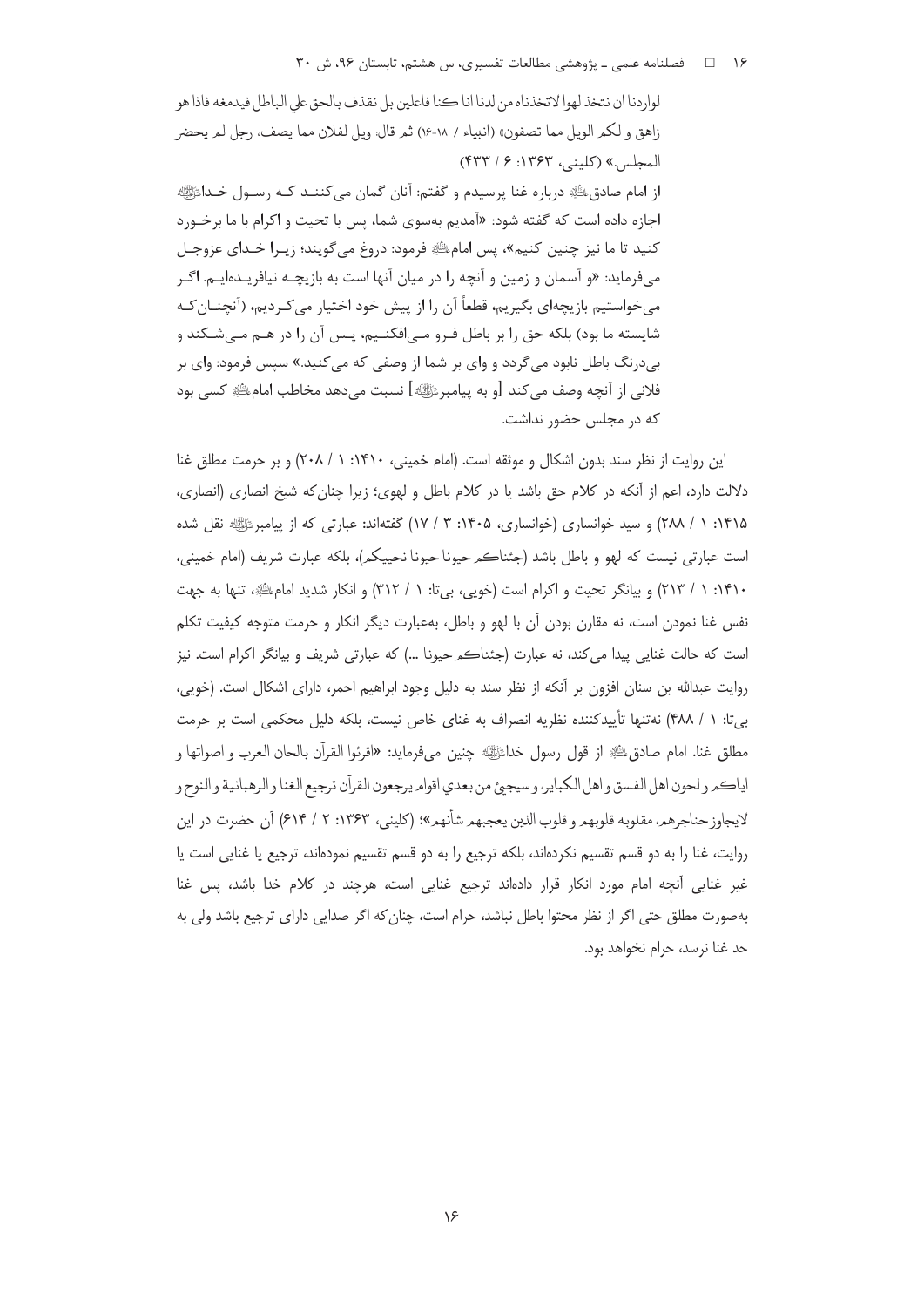## مقتضای ادله قرآنی

اکنون پس از رد ادله جواز غنا مناسب است آیات مقتضی و بیانگر حرمت ذاتی و نفسی غنا بررسی شود: ۱. بسیاری از آیات قرآن که در آنهـا واژگـان «زور» (فرقـان / ۷۲)، «قـول زور» (حـج / ۳۰)، «سـمود» (نجم / ٤١ \_ ٥٩)، «لغو» (مؤمنون / ٣؛ فرقان / ٧٢؛ قصص / ٥۵)، «لَهْوَ الْحَدِيث» (لقمـان / ۶) و … بـ٥٩ ل رفته، بهوسیله روایات تفسیری بر غنا منطبق شده است، بهطور مثال، آیــه ۷۲ سـوره فرقــان یکــی از صــفات بندگان خدا را، اجتناب از زور دانسته است: «وَالَّذِينَ لاَ يَشْـهَدُونَ الـزورَ»: مفسـران (طبرسـي، ۱۴۱۵: ۷ / ۱۳۱ و ٣١۴) و فقیهان، بهتان، مجالس لهو، افترای حلال و حرام به خدا، حضور در مجالس فاسقان، گـواهی خـلاف واقع و غنا را از مصادیق زور دانسته و حکم تحریم را برای موارد یادشده ثابت کـردهانـد. افـزون بـر آن، آیـه یادشده در سیاق آیاتی است که صفات عبادالرحمان را، مانند پرهیز از شرک، قتل نفس و زنا بیان مـی کنـد، و بر هر مسلمانی اجتناب از آن صفات واجب است، در نتیجه پرهیز از زور (که بر غنا منطبق شده است) ماننـد سایر صفات، واجب خواهد بود؛ نیز اطلاق نهی در همه موارد یادشده، بیانگر آن است کـه غنــا حرمــت ذاتــی دارد، اعم از آنکه با ابزار لهو و موسیقی همراه باشد یا نباشد؛ زیرا اصل در نهی و مطلوبیت ترک چیزی، صرف نظر از ضمیمه شدن حرام دیگری به آن، ترک خود آن چیز است.

۲. بسیاری از روایات تفسیری که بر حرمت غنا دلالت دارد، قول زور، لهوالحدیث و سایر عناوین یادشـده را بر خود غنا منطبق کرده است و در هیچیک از آن روایات، حرمت غنا را به چیز دیگری مانند ضمیمه شـدن با ابزار لهو یا مجلس لهو مقید نکرده است، این بیانگر آن است که غنا فی نفسه حرام است.

بهطور مثال امام صادقﷺ كلمه «زور» را در آيه: «والـذين لايشــهدون الـزور» بــه غنــا تفســير كـرده و فرموده است: «هو الغنا» (عاملي، ١۴١۴: ١٧ / ٣٠۴) يا آنكه «لهوالحديث» را بر غنـا منطبـق فرمـوده اسـت: «الغنامما قال الله: وَمِن الناسِ مَن يَشتَرِي لَهوَالحَديث … .» (عـاملي، همـان: ٣٠۵) از ايـن,رو بايـد پـذيرفت كـه مقتضاى آيات و رواياتي كه غنا را حرام كرده است، حرمت خود غنا، قطع نظر از ضــميمه شــدن آن بـا حــرام دیگری است، چنان که روایاتی که ابزار لهو و موسیقی را تحریم کرده است، با قطع نظر از همراه شدن غنا بـا آن ابزار است.

۳. در برخی از روایات تفسیری، لغو را به غنا و ملاهی تفسیر کرده و ملاهی را قسیم غنا قرار داده است، این روایات بیانگر آن است که غنا و ملاهی هر کدام موضوعی مستقل برای لغو است، بهعبارت دیگر غنا صرفنظر از همراه شدن با ملاهی، فی نفسه لغو است، چنان که ملاهی نیز صرفنظر از غنا مصداق لغو خواهد بود، حال آنکه اگر حرمت غنا نفسی نباشد، بلکه حرمت به جهت همراهی آن با ملاهی باشد، نباید در روايت يادشده غنا قسيم ملاهي قرار مي5رفت، چنان كه امام صادقﷺ در أيه شريفه: «وَالَّذِينَ هُمْ عَنِ اللُّغْو مُعْرِضُونَ»، لغو را به غنا و ملاهی تفسیر کرده و فرموده است مراد از لغو غنا و ملاهی است. ذکر دو مصداق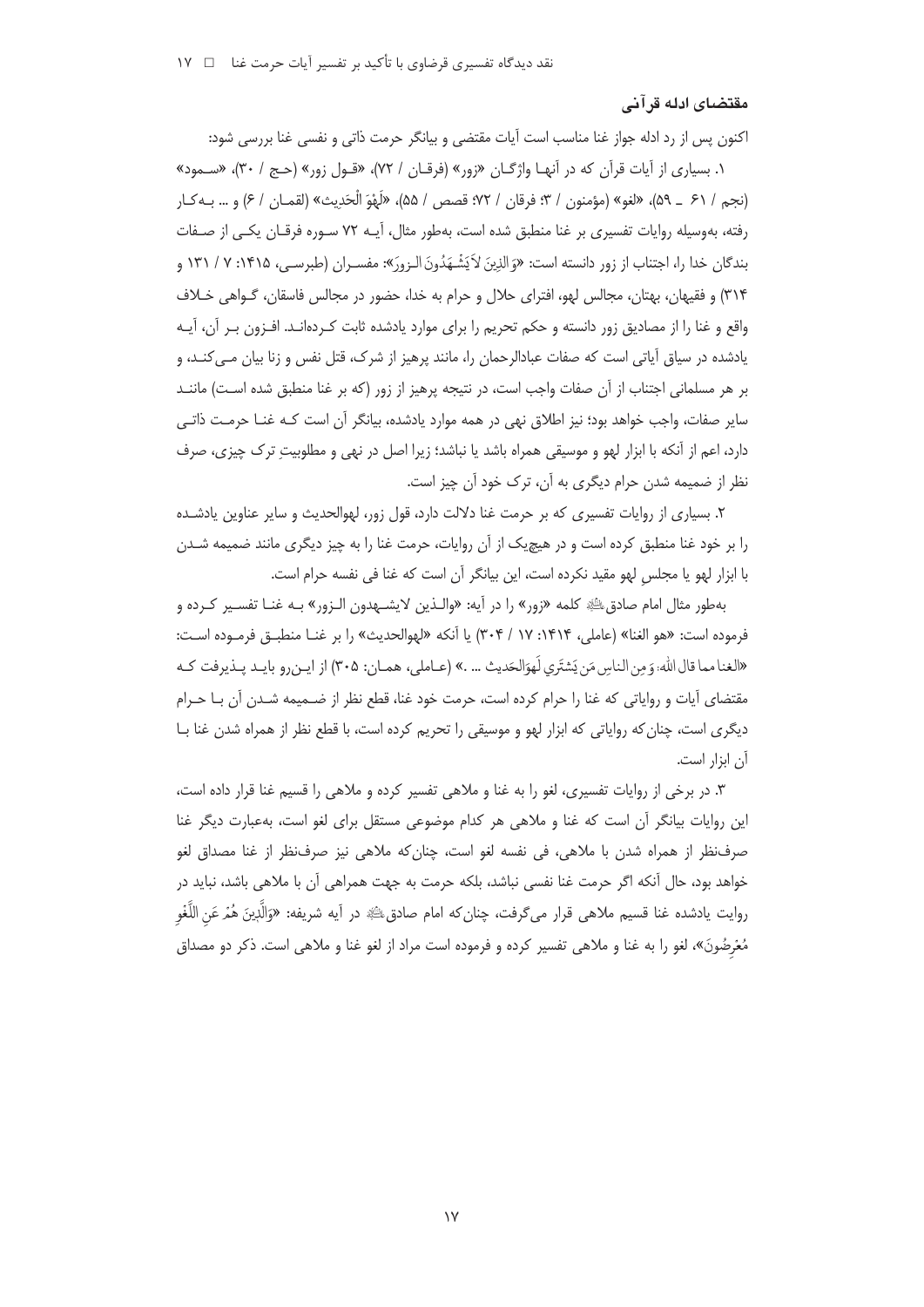۱۸ = 1 فصلنامه علمی ـ پژوهشی مطالعات تفسیری، س هشتم، تابستان ۹۶، ش ۳۰

برای لغو، بیانگر آن است که آن دو هر یک موضوعی مستقل برای لغو هستند.

همچنين در روايت ديگري آن حضرت لغو در آيه: «وَإِداْ سَمِعُوا اللُّغُوَ اَعْرَضُوا عَنْهُ» (قصص / ۵۵) را بر كذب، لهو و غنا تطبيق داده است. (قمى، ١٣٨٧: ٢ / ١۴١) براساس اين روايت، غنا در عرض لهو و كذب یکی از مصادیق لغو قرار گرفته است، بنابراین از نظر آیات و روایات، غنا صرف نظر از مقارنات حرام، حرام دانسته شده است.

۴. متفاهم از حدیث معروف پیامبرﷺ که فرموده است پس از من اقوامی میآیند و قرآن را با ترجیع غنايي مي خوانند «فانه سيجيئ من بعدي اقوام يرجعون القرآن ترجيع الغنا»، (عاملي، ١۴١۴: ۶ / ٢١٠) اين نیست که آنها قرآن را با ابزار موسیقی، یا در مجالس لهو و لعب می خوانند، بلکه مراد آن است که آنان قرآن را به گونه غنایی، طربآور و طربآمیز قرائت می کنند. بهطور قطع این روایات حرمت را متوجه نفس غنا کرده است؛ يعني هرچند در قرائت غنايي قرآن ضميمه حرامي وجود ندارد، اما كيفيت قرائت، باطل و لغو است.

## نتىجە

از آنچه بیان شد، روشن گردید که فقهای شیعه و اهلِسنت درباره حرمت ذاتی و عرضـی غنـا، اخـتلاف نظـر دارند، گروهی از آنان معتقد به حرمت ذاتی و گروهی دیگر معتقد به حرمت عرضـی آن بودنـد. در تحقیقـات طرفین به دلالتهای قرآنی و روایات تفسیری کم توجهی شده است، نیز روشن گردید که پوسف قرضاوی، بـا اعتقاد به اباحه غنا، تنها کسی است که تا حدودی در موضوع غنا نظر جامعی به قرآن دارد. نگارنده بـا تمرکـز بر تفسیر آیات حرمت غنا و با بررسی دلایل یوسف قرضاوی مبنی بر اباحه غنا، ثابت کرده است که اسـتدلال نامبرده به آيات قرآني براي اباحه غنا تمام نيست، بلكه مقتضا و مفاد آيات قرآن حرمت ذاتي غنا است، اعم از اینکه با حرام دیگری مقارن باشد یا نباشد. همچنین ظرفیت گسترده قـرآن کـریم و روایـات تفسـیری بـرای بهره گیری بیشتر در فقه القرآن روشن گردید، از اینرو بایسته است که فقیهان در تحقیقات فقهی خود تمرکـز بیشتری بر مطالعات فقهی قرآن داشته باشند.

منابع و مآخذ ـ قرآن كريم. ـ آلوسي، سيد محمود، بي تا، *روح المعاني في تفسير القرآن العظيم و السبع المثاني*، بيروت، دار احياء التراث العربي. ـ ابن حجر عسقلاني، شهابالدين، *فتح الباري*، بيروت، دار المعرفة. ـ ابن حزم، علي بن احمد، *المحلي*، دار الفكر . - ابن عربي، بي تا، *احكام القرآن*، بيروت، دار الفكر .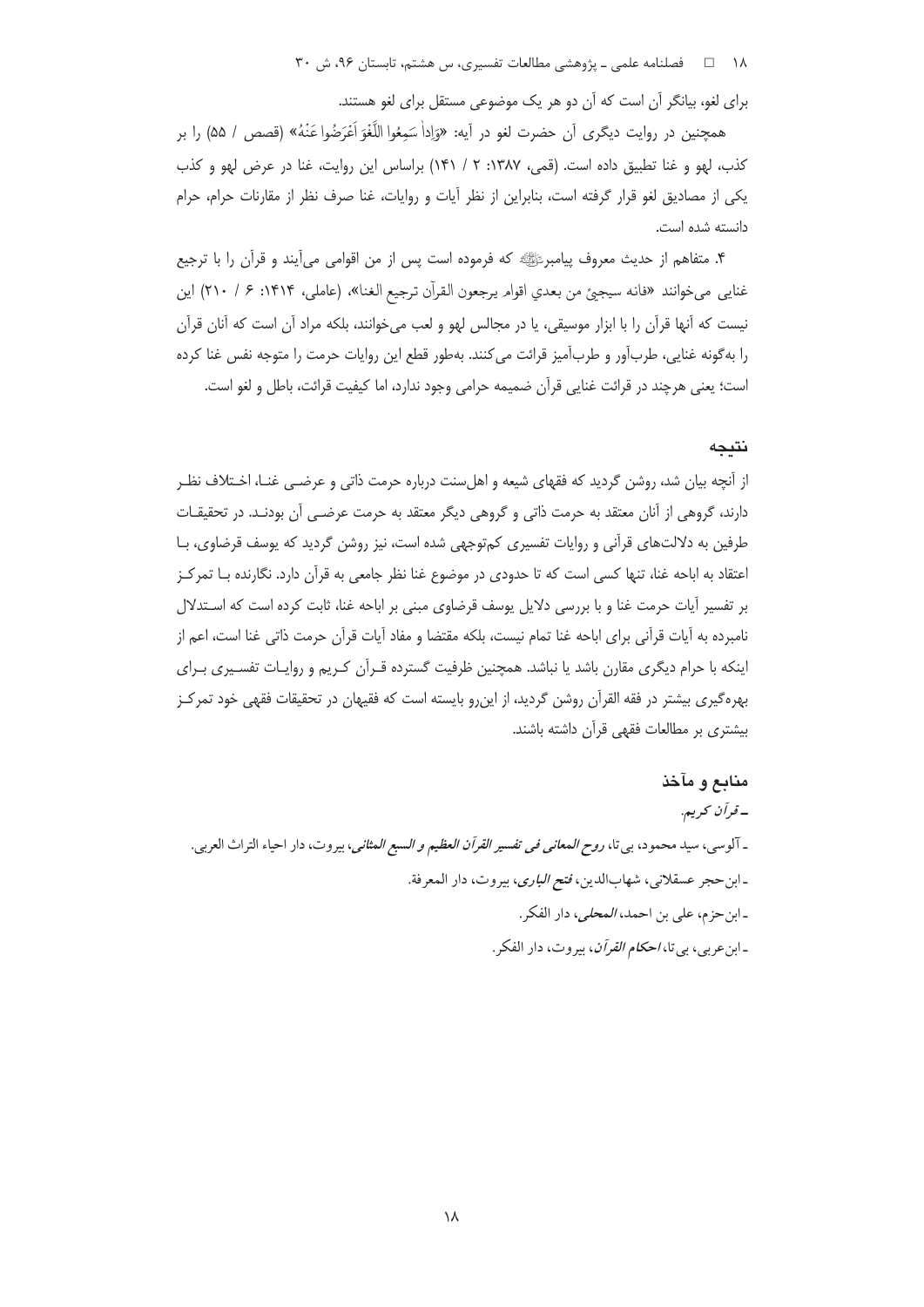نقد دیدگاه تفسیری قرضاوی با تأکید بر تفسیر آیات حرمت غنا □ ١٩

ـ ابن قدامه، عبدالرحمن، بي تا، *الشرح الكبير*، بيروت، دار الكتاب العربي. ـ ابن قدامه، عبدالله، بي تا، *المغنى،* بيروت، دارالكتاب العربي. ـ ابو السعود، محمد، بي تا، تفسير *ابي السعود*، بيروت، دار احياء التراث العربي. ـ الابي الازهري، صالح بن المسيع، بي تا، *الثمر الداني*، بيروت، المكتبة الثقافية. ـ ابي زمنين، محمد بن عبدالله، ١٤٢٣ ق، ت*فسير ابن زمنين*، قاهره، الفاروق الحديثيه. ـ احسائي، ابن ابي جمهور، ١٤٠٣ ق، *عوالي اللئالي*، قم، سيد الشهداء. ـ القدير، ١٤١٤ ق، فتح *القدير*، دمشق و بيروت، دار ابن كثير و دار الكلم الطيب. ـ امام خميني، سيد روحالله، ١٤١٠ ق، *المكاسب المحرمه*، قم، اسماعيليان. ـ اندلسي، ابوحيان، ١٤٢٢ق، تفسير *البحر المحيط*، بيروت، دار الكتب العلميه. ـ انصاري، زكريا، ١٤١٨ ق، فتح *الوهاب*، بيروت، دار الكتب العلميه. ـ انصاري، مرتضى، ١٤١٥ ق، المكاسب، قم، المؤتمر العالمي. - بحراني، يوسف، بي تا، *الحدائق الناضره*، قم، نشر اسلامي. ـ بخاري، محمد بن اسماعيل، ١٤٠١ ق، صحيح ب*خاري*، بيروت، دار الفكر. ـ بهوتي، منصور بن يونس، ١٤١٨ ق، ك*شاف القناع*، بيروت، دار الكتب العلميه. ـ بيضاوي، عبدالله بن عمر، بي تا، *تفسير بيضاوي*، بيروت، دار الفكر. ـ جزيري، عبدالرحمن، ١٤٠٦ ق، *الفقه على المذاهب الاربعه*، بيروت، دار احياء التراث العربي. ـ جصاص، احمد بن علي، ١٤١٥ ق، *احكام القرآن*، بيروت، دار الكتب العلميه. ـ حائري، مرتضي، ١٤١٨ ق، الخمس، قم، نشر اسلامي. ـ حر عاملي، محمد بن حسن، ١٤١٤ ق، ت*فصيل وسائل الشيعه الى تحصيل مسائل الشريعه*، قم، آلاليت ﷺ. ـ حصكفي، محمدامين، ١٤١٥ ق، *الدر المختار*، بيروت، دار الفكر. ـ حطاب الرعيني، محمد بن محمد، ١٤١٦ ق، *مواهب الجليل*، بيروت، دار الكتب العلميه. ـ حكيم، سيد محمدتقى، ١٩٧٩ م، *الاصول العامة للفقه المقارن*، قم، آل البيتﷺ. ـ حلي، حسن بن يوسف، ١٤١٢ ق، *منتهى المطالب*، مشهد، مجمع البحوث الاسلاميه. - حلي، نجم الدين جعفر، ١٤٠٩ ق، *شرائع الأسلام*، تهران، استقلال. ـ حلبي، ابن ادريس، ١٤١٠ ق، *السرائر*، قم، نشر اسلامي.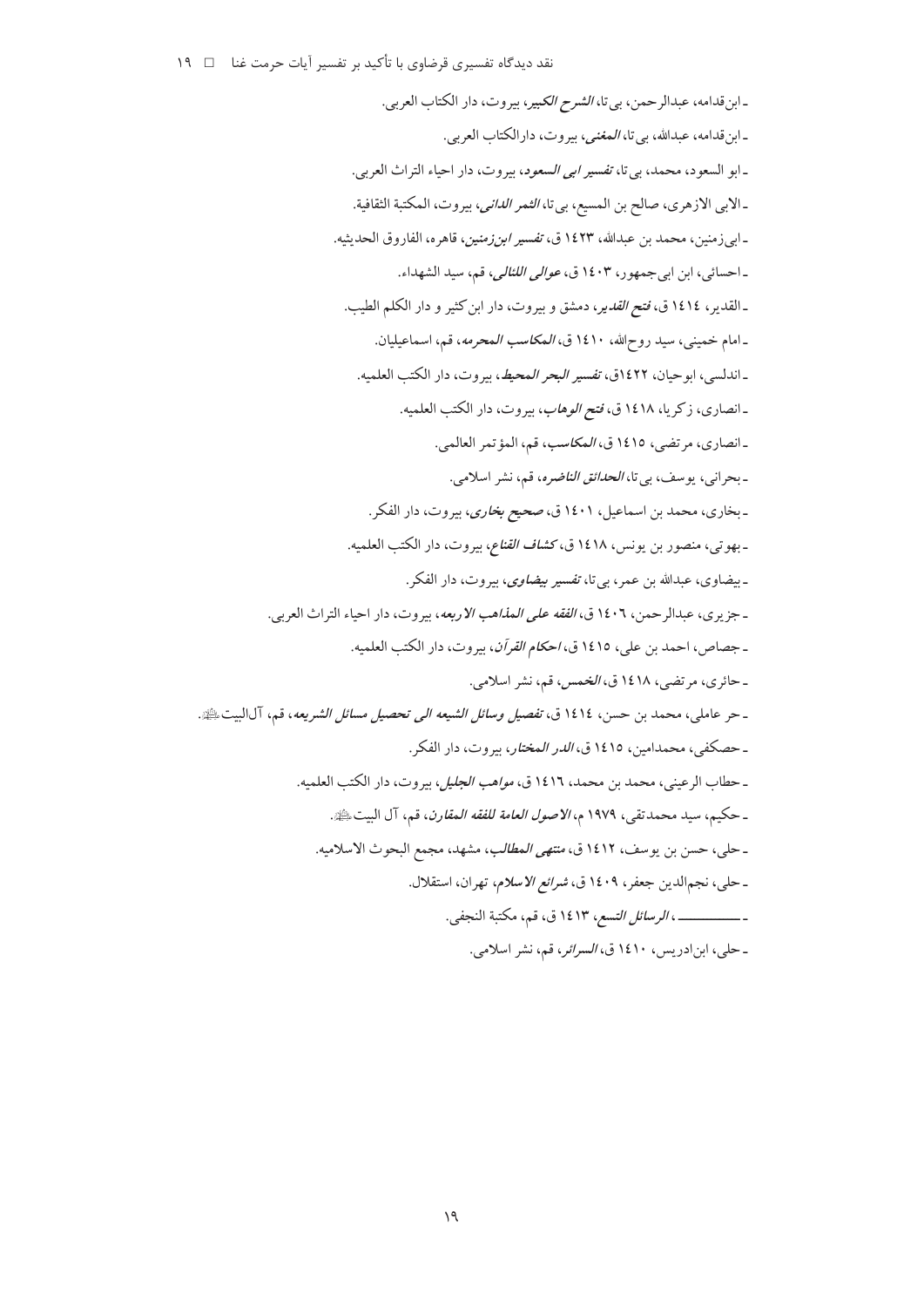٢٠ = 1 فصلنامه علمي ـ پژوهشي مطالعات تفسيري، س هشتم، تابستان ٩۶، ش ٣٠ ـ خراساني، محمد كاظم، ١٣٤٥ ق، *نهاية النهايه*، مشهد، بي نا. ـ خوانساري، سيد احمد، ١٣٥٥، جا*مع المدارك*، تهران، مكتبة الصدوق. ـ خويبي، سيد ابوالقاسم، بي تا، *مصباح الفقاهه*، قم، مكتبة الداوري. ـ رازي، محمد بن عمر، ١٤١٣ ق، *التفسير الكبير*، قم، دفتر تبليغات اسلامي. \_ راوندي، قطبالدين، ١٤٠٥ ق، *فقه القرآن*، قم، مكتبة النجفي. ـ سبزواري، محمدباقر، ۱٤۲۳ ق، *کفاية الاحکام*، قم، دفتر انتشارات اسلامي. ـ سمرقندي، ابوليث نصر بن محمد، بي تا، تفسير سم*رقندي*، بيروت، دار الفكر. ـ سمعاني، منصور بن محمد، ١٤١٨ ق، تفسير سم*عاني، ر*ياض، دار الوطن. ـ سيد سابق، ١٣٩٧ ق، *فقه السنه*، بيروت، دار الكتب العربي. ـ شافعي، محمد بن ادريس، ١٤٠٣ ق، الام، بيروت، دارالفكر. ـ شربيني، محمد بن احمد، ١٣٧٧ ق، *مغنى المحتاج، بي جا*، دار الاجهاد التراث العربي. ـ شلتوت، محمود، ۱٤۰۰ ق، *الفتاوى*، دار الشروق، قاهره. ـ شهيد ثاني، زين الدين، ١٤١٩ ق، *مسالك الأفهام*، قم، مؤسسة المعارف الاسلامية. ـ شوكاني، محمد بن علي، ١٩٧٣ م، *نيل الاوطار*، بيروت، دار الجيل. ـ طباطبايبي، سيد علي، ١٤٢٢ ق، ري*اض المسائل*، قم، مؤسسه النشرالاسلامي. ـ طباطبايبي، سيد محمدحسين، ١٤١٧ ق، *الميزان في تفسير القرآن*، قم، دفتر انتشارات اسلامي. ـ طبرسي، فضل بن حسن، ١٤١٥ ق، *مجمع البيان لعلوم القرآن*، بيروت، مؤسسه الاعلمي. ـ طبري، محمد بن جرير، ١٤١٥ ق، *جامع البيان*، بيروت، دارالفكر. ـ طوسي، محمد بن حسن، ١٤١٨ ق، الخلاف، قم، مؤسسه النشر الاسلامي. ـ \_\_\_\_\_\_\_\_\_\_ ، بي تا، *التبيان في تفسير القرآن*، بيروت، دار احياء التراث العربي. ـ عظيم آبادي، محمد، ١٤١٥ ق، *عون المعبود*، بيروت، دار الكتب العلميه. - عيني، محمود بن احمد، بي تا، *عمدة القارى*، بيروت، دار احياء التراث العربي. ـ غزالي، ابوحامد محمد، ١٤٢٧ ق، احياء علوم الدين، دمشق، دار الفكر. ـ فيض كاشاني، محمدمحسن، ١٤١٦ ق، *تفسير الصافي*، تهران، مكتبة الصدر. ـــــــــــــــــــ ١٤٢٠ ق، *الاصفي،* قم، دفتر تبليغات اسلامي. - قرضاوي، يوسف، ١٤٢٢ ق، *فقه الغنا و الموسيقي*، قاهره، مكتبة وهبة.